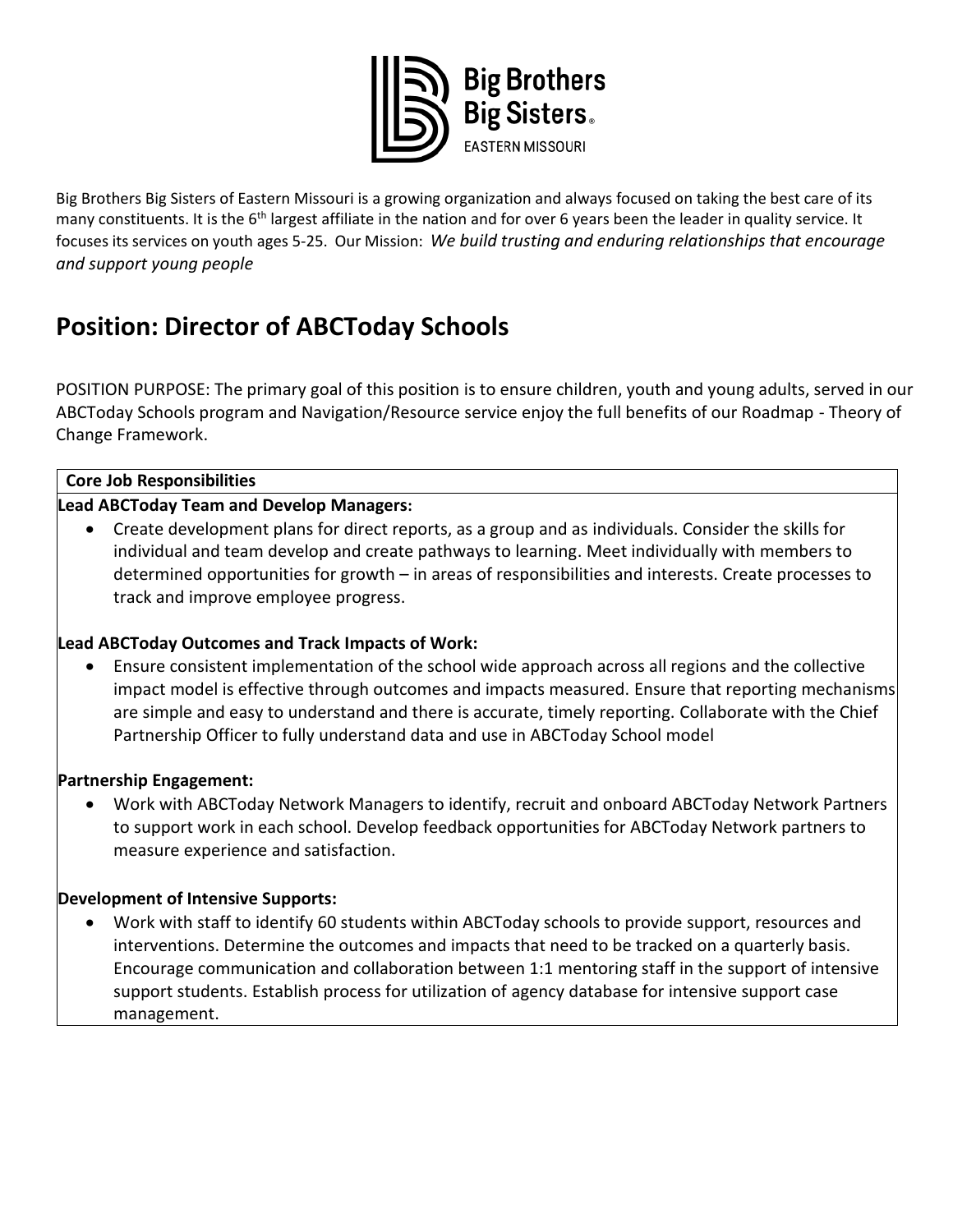#### **EDUCATION & RELATED WORK EXPERIENCE**

## **EDUCATION AND EXPERIENCE**

- *Bachelor's degree preferred*
- *3-5 years related work experience preferred*
- Knowledge of K-12 school and resource landscape
- Knowledge of computers and relevant software
- Knowledge of customer service principles and practices

# **QUALIFICATIONS**

- Ability to lead a team of individuals and experience in management
- Strong planning and organization skills
- Excellent communication skills, including writing and proof-reading skills
- Ability to manage multiple projects and work with a variety of staff
- Excellent interpersonal skills

# **WORK ENVIRONMENT/PHYSICAL REQUIREMENTS**

- Technology/computer skills needed. Proficient in the following platforms: MS Office Suite (specifically Word, Excel, & Teams); Outlook, & Zoom.
- Flexible work hours to meet the needs of schools, team members and community leaders/organizations including nights and weekends.
- Must have car, valid driver's license, and meet state required automobile insurance minimums

## **Typical Profile of a Big Brothers Big Sisters Team Member:**

- Someone who knows how to make things happen.
- A thinker who can participate in a team environment to create and execute on new projects and goals.
- A self-starter who isn't afraid to work hard.
- Someone who understands what it means to "take ownership" and run with it.
- A planner who can map out the steps to success and follow through.
- Someone who is adaptable and quick on their feet.
- Someone who is curious always on the lookout for the next opportunity, to create and/or improve.

# **COMPENSATION AND BENEFITS**

- Salary will be based upon professional and academic experience **(salary range - \$57,000-\$60,000)**
- $\bullet$  401(k) 3% match per year following first year of employment.
- .625 cents reimbursement on business miles and 100% of out of office parking for business meetings, etc.
- Immediate and 100% coverage on health and dental insurance.
- Life insurance, short term and long term disability insurance following the first ninety days of employment.
- 50% contribution toward daily parking in covered garage (employee covers approximately \$32.00 per month).
- After 90 days staff will receive 5 days of paid vacation and 10 days of paid vacation after one year of service.
- Accrue 1 day per month of sick leave (can also be used for family illnesses) can carry up to 30 days of sick leave.
- 2 personal days per year following the first ninety days of employment.
- Annual raises based on performance, culture and agency's ability.
- 10 paid holidays.